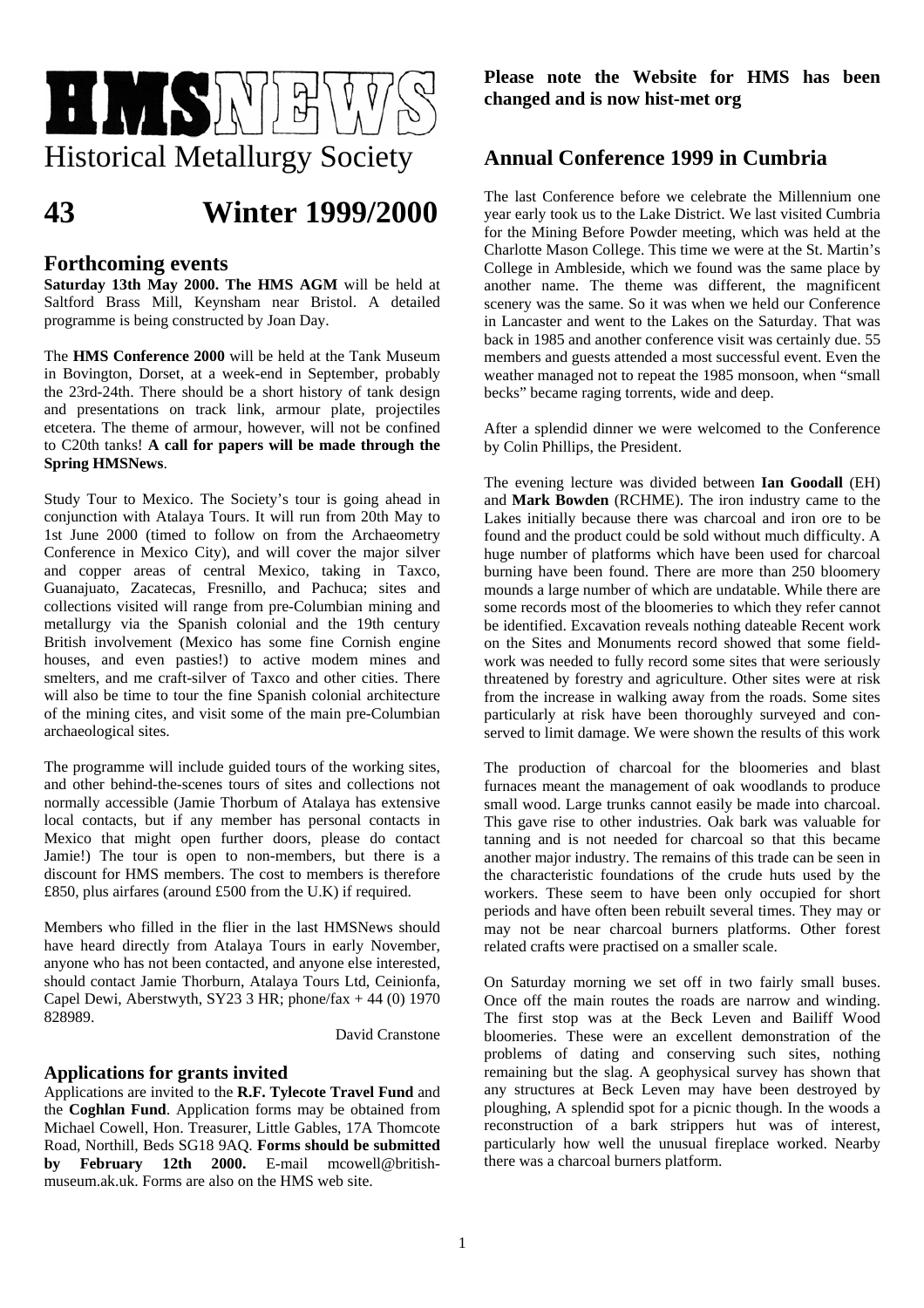The next stop was the deservedly famous **Duddon Furnace**. This is the best preserved charcoal furnace site in Cumbria, and perhaps anywhere. We inspected the ore store and the huge charcoal barns, speculated on the ancient fire damage, and climbed up to the charging platform. We even got onto the plat- form once the key had been found. A strangely cramped and seemingly dangerous place when compared with furnaces such as the Dovey Furnace. I thought the site had improved since the last visit. Some of the party sat on the foundations of the furnace ancillary buildings to eat their packed lunch in a very pleasant place.

We stopped briefly as a matter of convenience in Broughton Market Square. This was an interesting survival of earlier days.

Soon after this we arrived at the **Newlands furnace**. The last HMS visit consisted of a walk around the outside and peering into a garage, which was part of the charging house. This time the visit was quite different. **John Marshall**, who has long championed this furnace, was able to take us inside the structures to the blowing house where he described how the oak lintel had been replaced. A triumph of engineering ingenuity. He also pointed out much less drastic work that had been done, much of it called in the trade "muckshifting", and more conservation that was needed. We were allowed into the "garage" to inspect the upper floor of the building, all by courtesy of the owner. We had time to walk up the leaf to see the source of the water for the wheel and take a quick look at the other ironworks buildings and the rest of the hamlet before thanking John for an interesting stop.

The next visit was to the sorry remains of the **Backbarrow Ironworks**. Unlike the last time that we visited this site we were able to go onto the site to see what was left. Regrettably a lot less than last time. The furnace still stands, though it is in a poor condition. The blowing engine is still there but the pipework and stoves have gone. We did go up to the site of the stoves but it is not possible to see what they were. On the west of the road more survives, but all are buildings which could have been used for anything. There is the remains of the railway siding, with the Lakeside and Haverthwaite railway still running past. Steam hauled still but tourists only.

From there we went to a more controversial and picturesque site, **Stoney Hazel**. Was it a bloomery? Or a Finery? Or even both. It had a short life. It was built in 1718, and was closed after fires in 1720. Much of the walls survive, with the dam and the race. There were two wheels, one for the bellows and one for the hammer. The hearth is visible as a square stone structure with the remains of a stone hood. Excavations have shown that the tree stump anvil foundation and part of the hammer frame still survive. They have been reburied to preserve them and the working floor, which is covered with smithing debris. An ore bin and the remains of the charcoal store are still to be seen there. The debate over what this site was is clearly not over.

We returned to the College in time for a quick drink before another soporific dinner. The evening was, as usual, devoted to members short papers.

**Mike Davies-Shiel**, who has been trying to get Backbarrow

Ironworks preserved ever since it closed, told us of the history of the Works, accompanied by an interesting series of slides. They showed us what had been destroyed by the scrapmen and vandals over the years since the Works closed.

Robson Davies gave a brief account of the history of Millom iron and steel works. The works had been fortunate in its source of low phosphorus ore which enabled it to produce steel by the acid processes. Acid steel fell out of favour early in this century and Millom became a supplier of Haematite foundry iron. As the demand for iron decreased Millom decided that it should be making steel to survive. Robson described the development of a novel spray steelmaking process. Despite the success of a pilot plant the development was stopped by the Iron and Steel Board. (To whom big was beautiful - PH)

Peter King has been searching the Port Books of Gloucester and came across references to the Mathafarn ironworks on the Dovey estuary. These showed that the works was in operation in 1630 and 1634. In other searches he has come across references to a furnace which he now believes was at Sudeley (there are other spellings for the furnace) near Winchcombe (Glos). In a study of the iron industry of South Staffordshire in the early 17th century he has found two new sites, Deepmoor and Abbey Hulton.. In the Chancery proceedings he has found a reference to a collier who worked for Walter Colman. He moved to the works at Abbey Hulton, which was probably a furnace and forge, from some works in Cumberland. There is, as far as he knows, no reference to a similar works in Cumbria and would be grateful for any suggestions for its location.

Tim Smith has been fortunate to visit probably the only preserved open hearth furnace in the world. The first furnace in the works at Munkfors in Sweden was built in 1868 to a design by a local man, Johan Frederik Lundin. The regenerators for this furnace are still mere, though the furnace has gone. A second furnace of Siemens Martin design was built in 1877 but the surviving furnace was built in 1917 and worked until 1941. It is an 8 ton capacity acid furnace (UK furnaces were around 80 tons and usually basic at this time - PH). The fuel was waste wood from the nearby sawmill which was gasified in two vertical kilns. The furnace stands in its original building with two Lancashire hearth forges. The tools used in 1947 have been pre- served with the furnaces. Other exhibits relating to the works are on show and the site is well worth a visit.

Jack Lancaster has taken an interest in the Wilkinsons. Many people have written about "Iron Mad" John Wilkinson. His father Isaac has received much less attention. His son seems to have inherited his talents from Isaac who was also an inventor and metallurgist. Though he is usually said to be from the Midlands he was, in fact born and bred in Cumbria.

Martha Goodway has recently had the opportunity to test some modem replica phosphoric iron music wire. The problem with tensile testing is that it destroys the sample. This is especially true of wire. All you can do is test a piece as received, you cannot machine a test piece from it. When you have only a small sample it is preferable to infer the tensile strength from some other property. Testing the replica wire has shown that the hardness/strength curve for cold worked iron-phosphorus alloy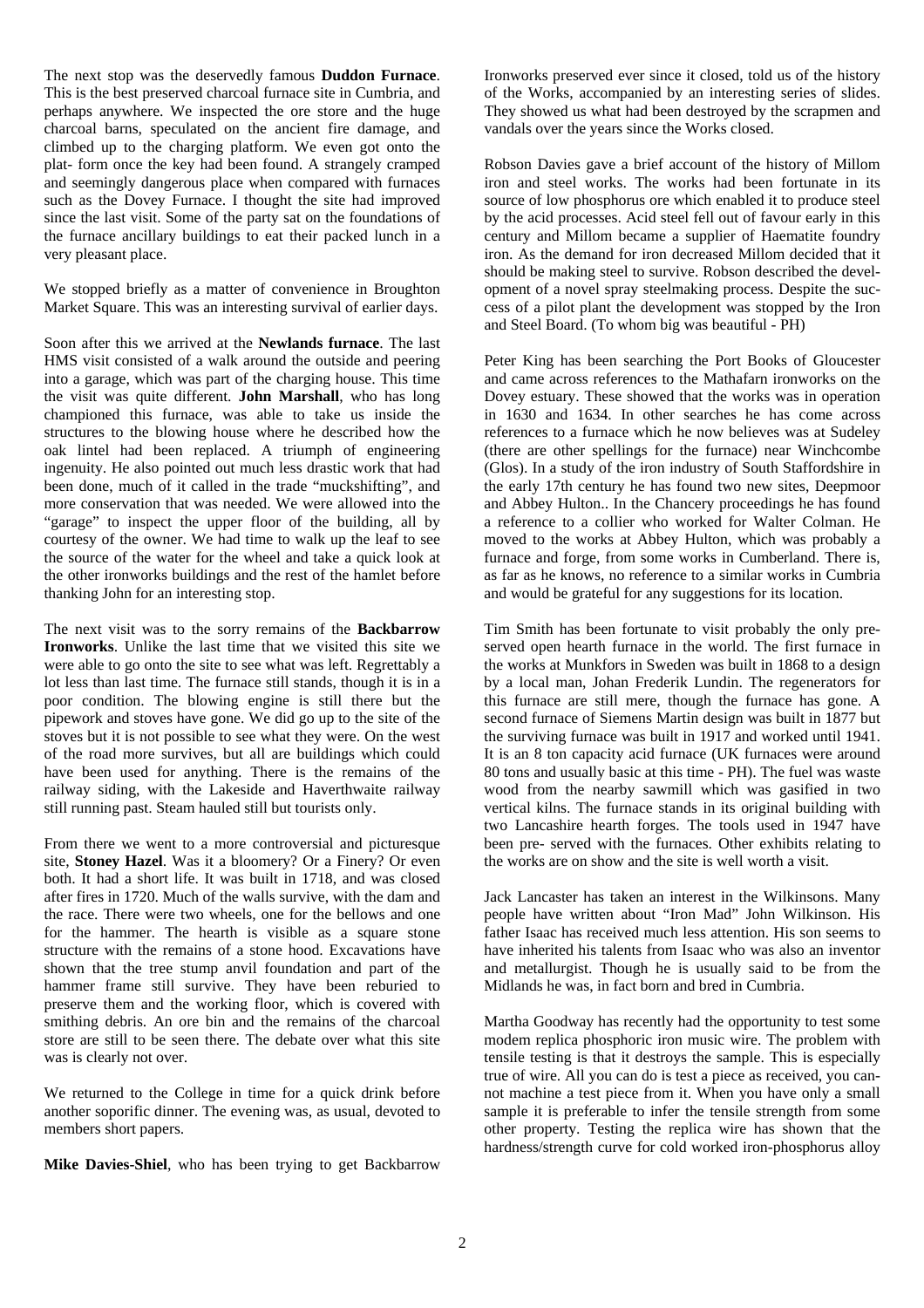is different from the standard curve for steel. It has provided a basis for estimating the tensile strength of samples of historic music wire without destroying the sample

**Nils Ekman** told us of a travel diary written by a Swedish metallurgist who visited **Newland** and **Backbarrow** in 1828 and 1831 respectively. The blast furnace conditions were similar to those in Sweden, high grade ore and charcoal fuel The differ- ence that he found was the more economical Lancashire hearth and the high temperature bloom reheating treatment. These became the standard for the Swedish industry rather than puddling. The diary also has interesting details of the Newland iron- works.

Unfortunately the interesting video accompanying the talk had to wait until a few other visitors had finished watching some other stuff. They were not happy because the bar nearby was open and they found the lively discussions (of the proceedings?) distracting. They called it an awful noise.

**Jeremy Hodgkinson** began the proceedings on Sunday morning with an account of work as far away from the Lakes as you can get in England. Unlike the majority of the charcoal iron areas of the UK the iron industry of the Weald is well documented and almost totally gone. There are very few standing remains. It is necessary to rely on documents and the evidence of the hammer ponds and other water features. **The Wealden Iron Research Group** have undertaken surveys of some of the sites to try to understand the distinctive features of the works. We were shown the results of some of this work, and contemporary illustrations of the furnaces.

In contrast to the Wealden Iron industry the **North Pennines lead industry** has been largely left to decay rather than removed to re-use the land. The North Pennines heritage trust was formed in 1986 to conserve what remained. They have worked on the **Lambley Viaduct**, the **Allendale flues** and the **Coldberry Mines**. Their flagship conservation project is the **Nenthead** lead mining complex situated on Alston Moor in Cumbria. The works was developed in the 18th and 19th centuries by the London Lead Company. The remains here are the largest and probably the most important site associated with the former lead industries of the region. They were scheduled in 1982. The Trust currently have their headquarters at Nenthead.

**Sam Murphy** has been scouring the hills and dales of North Yorkshire looking for **bole smelting sites**. A site is often now no more than a patch of earth where nothing grows. They can be distinguished from recent clearance or tipping by the lead prills that can be found quite easily when you know what you are looking for. Occasionally larger pieces can be found and Sam showed us one of these on a slide, and later some of us saw the real tiling. The sites tend to be clustered together and were thought to have been well away from the mines. In **Swaledale**, **Arkengathdale** and **Wensleydale** there are more than 50 sites, some of them at the lead mines. The choice of site is determined by the topography, geology and the need to get there with the necessary materials.

**Bessemer** had a problem with his converters which **Jake Almond** told us about. The process consists of blowing air though a bath of molten iron to remove the carbon and other unwanted elements. When you have done that you have steel. The problem lay in how you blow the air through the bottom economically. The answer was found fairly soon in the use of cylindrical fireclay blocks pierced with various patterns of holes. These were not used in the basic converters where the holes were moulded into the bottoms. Some of the tuyère blocks were made in the works, but others were bought in from specialist manufacturers. The Eston works, for example, used three suppliers. He acknowledged the help of other people in collecting these blocks, and asked for suggestions for a suitable permanent home for them.

The President was left with the task of summing up the Conference. He pointed out that there were other metallurgical trades that left even less evidence than the small bloomeries, smithing being one example. He acknowledged the work that had been done since we were last in the Lakes but hoped that work would continue because there was much we still do not know. He thanked the organisers, the college staff and the speakers for an excellent weekend.

After lunch there was an optional excursion to the copper mines at Coniston. I must ask around for a report on that and add it later.

A splinter group, or should that be a sliver or a prill, went on a more adventurous trip to the silver mines in the North. We looked at some bole sites on the way to Roughtongill. We walked up **Roughtongill** to the top of **Balliway Rigg** and down **Silvergill**. On the way up we passed levels of various ages and plenty of spoil tips. The lowest level (90fm) was at the level of the dressing mill. Above that were, amongst others the Blind Wastel level opened in 1580 by the Germans. The 30fm level dates from 1700. On the top of the hill there are old workings and a shaft to the Silvergill vein. In Silvergill the outcrop of the Silvergill vein may have been worked in 1319. Amongst the later levels were Fortune/Golden Hugh (1575), recently reopened and gated Emmanuel (1571), and New Stolne (1573). At the bottom is a level about which nothing is known.

#### **Membership List.**

We intend to publish a new Membership List in 2000. The assembling does not take long these days but checking, printing and mailing are still "human" activities. We must therefore set a cut off date of 30th April 2000. Only paid-up members will be included because we cannot know whether those who have not paid will eventually do so. If you think you should be in the list please ensure that the Membership Secretary receives your subscription by 30th April. It is due in January so you have time.

**The Spring Meeting and the Annual General meeting** will be in Bristol on 13th May. If you know anyone that you think should be on the Council please contact the Secretary on 01792 233223. **Website for HMS hist-met-.org**

# **Archaeometallurgy**

An Early Bronze Age stone mould from Scotland for casting flat axeheads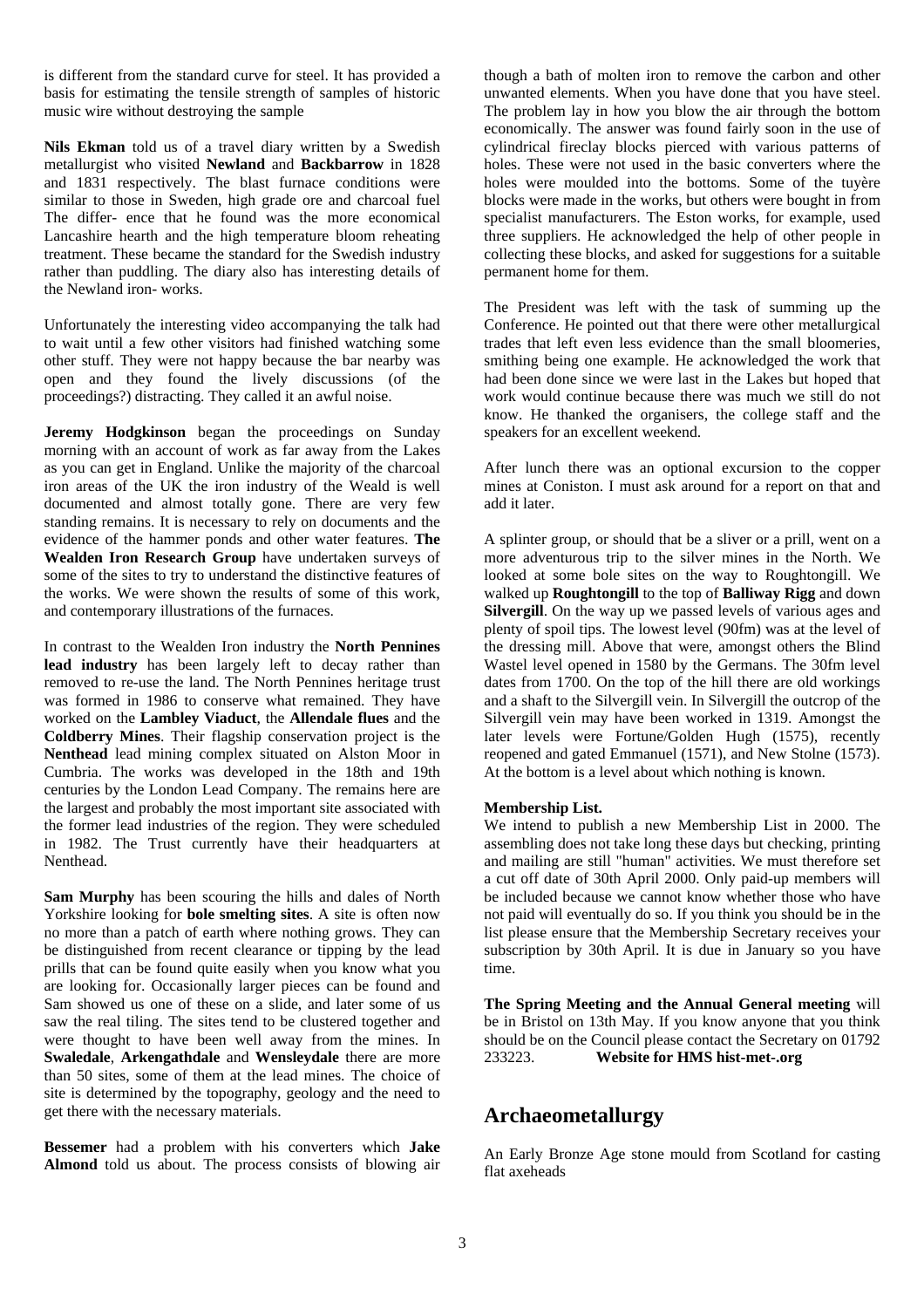In June 1997, a fine example of an Early Bronze Age stone mould was found by Mr David Fetch at his farm at Glenhead, Canon Bridge, near Denny in Stirlingshire (NGR: NS 757 850), where it had apparently been grubbed up by his pigs. The find-spot lies on the eastern edge of the farm buildings at Glenhead under circumstances that



*Fig 1 .Axe Mould from Glenhead Farm*

suggest the mould may have been redeposited in modem times. While the original context and circumstances of deposition are unknown, there seems no real reason to doubt a relatively local provenance.

The object, examined by **Trevor Cowie** and **Katherine Eremin** of **National Museums of Scotland**, consists of a rather irregular sub-rectangular block of red sand stone whose flat upper surface contains a single matrix (length 142mm) designed for the casting of copper alloy axeheads. The parent block has been fashioned from a small weathered boulder, some of the faces apparently having been roughly dressed to reduce its bulk (overall dimensions 220 by 175mm, with thickness varying from 95–105 mm). XRF analysis of the mould was undertaken to ascertain whether there were any residual traces of metals. No elements characteristic of copper alloys were detected, although it must be admitted that analysis of moulds to determine the metal cast is often inconclusive. In this case however, it may also be noted that the base of the matrix has a relatively freshly pecked surface, and together with the apparent absence of any obvious effects of heat, the evidence combines to suggest that the mould may not have been used. It is possible that spalling of the rock surface may have reduced the depth of the matrix to the extent that it became unusable.

This find is of considerable interest in that it represents the first Early Bronze Age mould to be found in central Scotland. Out of the fourteen stone moulds from Scotland considered to be for the production of metal artefacts of the period, only two other definite examples have been found south of the Grampians. The distinctive shape of the matrix on the example under discussion shows that flat axeheads cast from this mould would have belonged to the general series known as the 'Migdale' type, named after a well-known hoard found near Bonar Bridge in Sutherland. Typically, these are bronze axeheads with a narrow butt from which the sides diverge to meet a splayed cutting edge — all features readily apparent on the Glenhead mould. The mould thus belongs to the stage of the Early Bronze Age which saw the introduction of tin as an alloy of copper to make bronze, a transition now firmly dateable to the period from c. 2300–1900 CAL BC. Although Migdale type bronze axeheads have a wide-spread Scottish distribution, no recorded examples are known from Stirlingshire so that the mould is the first evidence for their production and probable circulation in the immediate region. What adds to the interest of this find is the relative proximity of the Central Scottish mineral sources, including historically documented copper-workings at Come, NW of Kilsyth, and in the Ochils.

Finally it may be noted that under Scottish law, archaeological finds of any material — not just precious metals — belong to the Crown and can be claimed as Treasure Trove. In view of its archaeological significance, the mould was so claimed and, following payment of a reward to the finder, it was allocated to Falkirk Museum Service (FALKM: 1998-37).

For a fuller account of this find see Cowie, T. An Early Bronze Age stone mould for casting flat axeheads from Glenhead Farm, Carron Bridge, near Denny, Calatria. Journal of the Falkirk Local History Society, 14 (1999) forthcoming.

#### **The earliest antimony in Britain?**

Tudor and Stuart non-ferrous metalwork excavated by the **Museum of London Archaeological Services** from **Southwark, London** is currently being studied by **Geoff Egan** of the Museum's Finds and Environmental services with analysis undertaken by **David Dungworth** at the **Centre for Archaeology, English Heritage** (former Ancient Monuments Lab). Amongst the artefacts examined is a 57g fragment of a small plano-convex ingot, (Catalogue No. 784), dated to the last quarter of the sixteenth century.

This was analysed quantitatively by EDXRF which showed that the only metallic element present was antimony. Historical records show that antimony was available in London by the late seventeenth century (Hacher & Barker 1974:227) although continental production is attested in the late sixteenth century (Agricola and Biringuccio). The Antimony does not appear to, have been an ingredient in any of the contemporary pewters as those that have been analysed contain no antimony. It is possible that the antimony was for specialised use, such as printing type (Tylecote 1986:87). This appears to be the earliest archaeological find of antimony metal in Britain.

Hatcher, J. & Barker, T.C. 1974. A History of British Pewter. London: Longman.

Tylecote, R.F. 1986. The Prehistory of Metallurgy in the British Isles. London: The Institute of Metals.

#### **Further lead isotope data from Ross Island, Ireland**

Thirty new lead isotope measurements of ores from southwest Ireland (Munster-Shannon Basins), including additional, archaeologically-dedicated sampling from Mount Gabriel, Ross Island and Ardtully, have been performed by the British Geological Survey (Ixer, Budd and Barreiro). These new data confirm that the published data (Rohl) for the original samples from the Killamey area (collected by Ixer to answer a number of geological problems and including a single sample of the chalcopyrite-tennantite ore from the Bronze Age mine site at Ross Island) show two distinct clusters. They also show there is no coincidence between chalcolithic type A metal and archaeologically acceptable Ross Island (Western Mine) Bronze Age ores as discussed by Ixer (1999).

Copyright: The Mary Rose Trust ——"""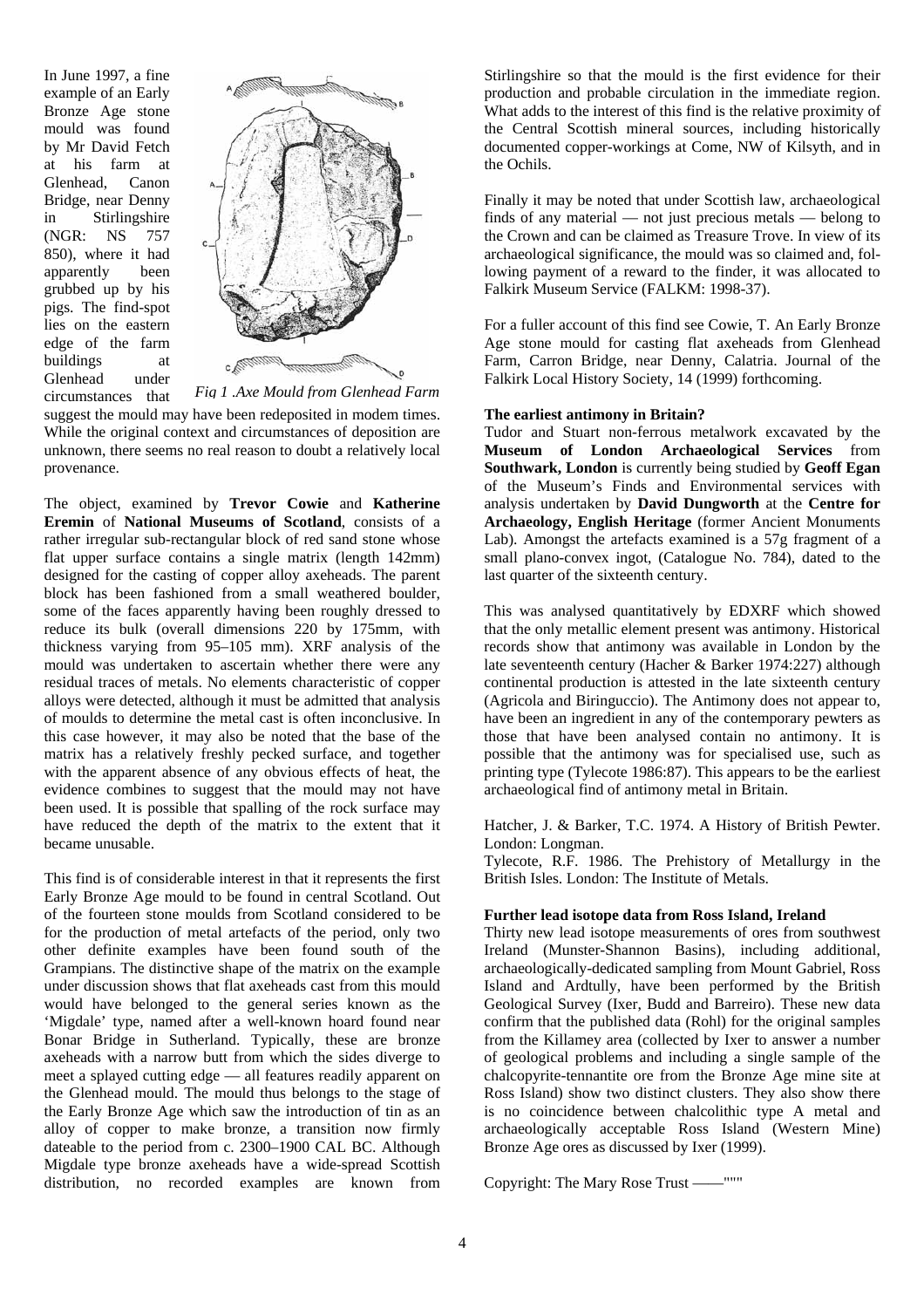

Ixer (1999) explained the disparity between the lead isotope signature of the type A artefacts and the chalcopyrite-tennantite ores from Ross Island mineralogically rather than accepting an earlier suggestion that different ores from Ross Island are of different ages (Ixer and Pattrick 1995). The new data strongly suggest that different ores from the Killamey area, including those from Ross Island, are of different ages and the clustering cannot be explained away by invoking mineralogical or geochemical factors.

Preliminary archaeological interpretation of the new data still do not allow us to state that the lead isotopes from the Ross Island area confirm that the mine was a source of chalcolithic A metal — indeed they could be interpreted to show that chalcolithic A artefacts would have been made from any of the ores in the Killamey area other than the Bronze Age mine site. A resolution of the archaeological and lead isotopic data is being actively sought but it still remains too early to determine the correct relationship between the ores at Western Mine and any metal.

- R.A. Ixer 1999. Role of ore geological and ores in the archaeological provenancing of metals. In Metals in Antiquity (Young, Pollard, Budd & Ixer, eds) BAR International Series 792, 43-52.
- R.A. Ixer and R.A.D. Pattrick 1995. Cu-Pb-Zn-Co-Ag mineralization at Ross Island - Muckross Mine, Killamey. Abstract: Mineral Deposits Study Group, Manchester Meeting, December 1995.

#### **Spanish Iron Age artefact studies**

**Mattias Karlsson** and **Professor Antonio Criado** at the **Department of Materials Science, Complutense University** (Madrid), are involved with analytical investigations of Spanish ferrous artefacts. The objects originate from a number of archaeological excavations on the Iberian Peninsula, and date from c.400 BC up to Late Medieval times. Currently, analytical work is being carried out on ferrous implements from the Pre- Roman Iron Age. The objects originate from three archaeological sites, dating between 400 and 200 BC. The techniques employed in the analytical investigation are mainly metallography and electron probe microanalysis. The aim of the study is the characterisation of the iron and steel qualities of these early objects, as well as the identification of the smithing techniques applied in their manufacture. Some of the objects have been part of cremation burials, the effect of which is visible in the metal microstructures.

#### **Reconstruction of a wrought iron cannon**

Those in the UK who have been following the Channel 4 series "Arms in Action" this Autumn may be interested to learn of a more recent reconstruction project which has been undertaken by a team from the **Royal Armouries** with **Alex Hildred** of the **Mary Rose Trust**. This was to produce a replica "port piece" based as closely as possible on an original recovered from the wreck of Henry VIII's flagship, the Mary Rose which sank near **Portsmouth** in 1545. Despite their primitive appearance, these breech loading, stone shot firing iron guns clearly remained an important part of the armament of ships from the fifteenth to the beginning of the seventeenth century, but little is known of their effectiveness, hence the decision to re-build one.

Characteristically the guns were made of series of longitudinal staves rightly held together externally by iron bands and hoops, which were heated and allowed to shrink-fit into place. The skilled blacksmithing work was undertaken by Chris Topp & Co. The gun was first fired in February 1998. Unfortunately, but spectacularly, the first attempt with full charge and a stone ball damaged the gun at the breech end where an iron plug sealed the closed end of the chamber that contained the powder charge. Subsequent reworking has eliminated this area of weakness and trials have continued, demonstrating the effectiveness of this particular weapon. The replica is currently on display at The Royal Armouries Museum of Artillery, Fort Nelson, Portsmouth.

#### **Investigations into the magnetic signature a late medieval iron smelting site**

Research has recently been undertaken by **Alan Powell** a final year undergraduate in the **Department of Archaeological Sciences, University of Bradford**, into the magnetic response derived from an iron smelting site. This response or signature is the combination of the responses from magnetic anomalies associated with individual features of a site such as the furnace and the slag deposits. The research was part of a long term investigation into iron working in the North Yorkshire Moors, commencing with Dr. Gerry McDonnell's original studies of iron working sites throughout Bilsdale in 1972, and continuing to the present with the location and surveying of several other sites in the same area. Slag analysis and landscape investigations around Rievaulx have already been undertaken as part of undergraduate dissertations at Bradford. The 1996 geophysical survey and subsequent excavation in 1997 of the **Kyloe Cow Beck** (KCB) site in Bilsdale (SE583953) provided the basic data for the research; the site was identified as having two possible furnaces and associated slag heaps, with the larger of the furnaces being excavated. Analysis of samples taken from the site demonstrated the link between the magnetic characteristics of the furnace and slag, and the geophysical survey data.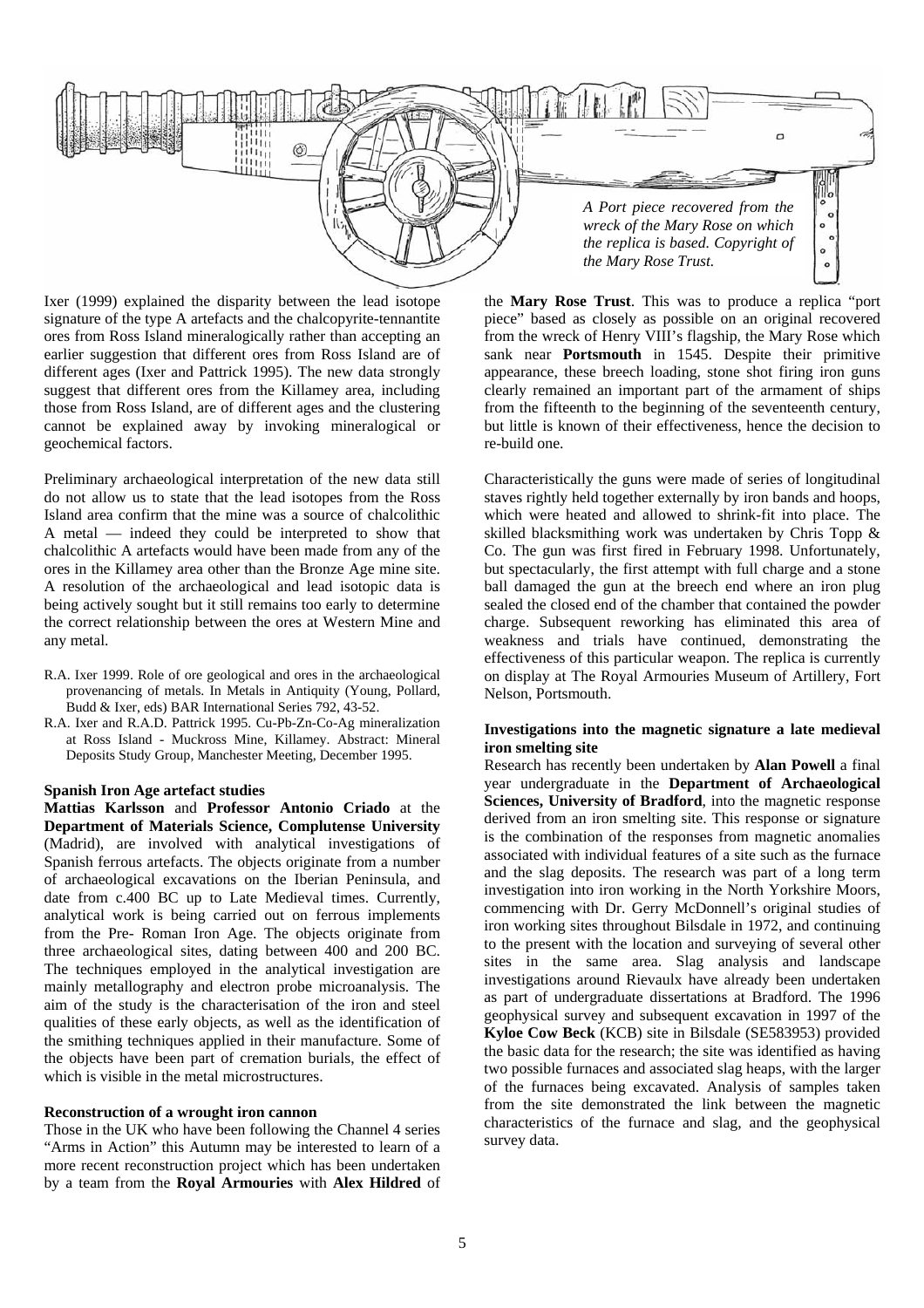The various techniques used to prepare the furnace samples for archaeomagnetic dating and to select the slag samples for compositional analysis indicated the magnetic characteristics of the furnace and slag material. These also demonstrated how much variation there was in the mineral and morphological compositions of the debris across the site. Optical and scanning electron microscopy (SEM) were used to determine the mineral composition of the slag samples. These micro-investigations suggested that either a different ore source or a different or modified iron smelting technique had been employed at KCB compared to the other bloomeries in Bilsdale. Archaeomagnetic dating suggested a final firing in the mid fourteenth century. In addition to helping to understand the history of iron making in Bilsdale and Rievaulx, the research has shown that through better interpretation of geophysical survey data, it should be possible to determine the features of iron smelting sites much more accurately. This will optimise future strategies involving the comparison of sites, selective excavation or conservation.

#### **Development of ferrous rails**

The **Materials Science-Based Archaeology Group** in the **Department of Materials, University of Oxford** is developing its interest in characterising material related to industrial history and archaeology. A project just starting, in association with the National Railway Museum, York, is a study of 19th century rails from cast iron tramplates at the beginning of the century, through wrought iron to early applications of steel. Rails have been chosen as providing a wide selection of well-dated samples with the possibility of documentary evidence for their origin. Samples already taken have been most informative as to technology and quality: mid-19th century wrought iron rails may contain as much as 10% slag by volume. We are now looking for contemporary records of problems with broken rails. If any readers can point us to significant examples available for sampling we will pleased to hear of them.

Other historically-based projects involve the metallurgy of **bronze artillery** and the characterisation of late **17th century laboratory vessels** from the site of Oxford University's first chemistry laboratory.

The group has recently re-located to: Department of Materials, Begbroke Science and Business Park, Sandy Lane, Yarnton, Oxford, 0X5 1PF. Tel 01865 283721 (Peter Northover) and 01865 283722 (Chris Salter).

David Starley

**Any archaeometallurgy contributions for the Spring 2000 issue, by 25 February to: David Starley, Royal Armouries, Armouries Drive, Leeds LS10 1LT. UK. Tel. (0113) 220 1919, Fax (0113) 220 1917, email david.starley@armouries.org.uk** 

## **WEALDEN IRON RESEARCH GROUP**

Volume 19 of the Group's annual Bulletin has been published this summer. Brief field notes include a summary of further fieldwalking in search of the 'ferraria' mentioned in the Domesday Book. Also, a bloomery near Heathfield has been dated to the Romano-British period, and a bloomery site, as yet undated, has been found near Bletchingley in Surrey.

Longer articles include a description of work proceeding on the experimental production of iron in a replica bloomery. The experiments, reviving those conducted by Roger Adams in the 1970s, have met with only limited success so far. The location of the Vachery Furnace, near Cranleigh, Surrey, is re-examined and a possible site suggested in Baynards Park. Frith Furnace, north of Petworth, Sussex, is the subject of a site survey. The works were in operation for about a century, and the plan shows an unusual water management system.

Wealden gunfounders' dealings with the Board of Ordnance at the beginning of the 18th century are described in another article, completing a survey from 1660 to the end of the industry in the region. Finally, there is a translation of the description of English ironmaking in Swedenborg's treatise 'De Ferro'. First published in 1734, this is believed to be the first rendering into English of this classic work. Swedenborg drew his examples from Cumbria, the west Midlands and the Weald.

Jeremy Hodgkinson

## **Correspondence**

**Gads of Steel**. Further to the information in HMSNews 42 Professor H.P. Leighly, Jr. of the Dept. of Metallurgical Engineering, University of Missouri-Rolla, U.S. sends two references. The first is a definition in Webster's Collegiate Dictionary, (American), 1941, which defines a gad as "A pointed iron or steel bar for loosening ore, etc". It appears to be from the old Norse, ON, which indicates that it is of Scandinavian origin. Secondly he points out that in the 1912 translation of *De Re Metallica* there is an illustration on page

150. The text describes tools for the above purpose saying ". . . the upper end of them is broad and square, so that it can be struck by the hammer. The lower end is pointed." The illustration depicts one that is ". . . nearly three palms and one digit long, g two digits thick, and in the upper end it is three digits wide, in the middle it is one palm wide, and at the end it is pointed like the others; with this they cut out the harder veins". A note to this



particular tool says it serves the same purpose as the "gad" or "moil, the latter are not fitted with handles, and we have therefore, not felt justified in adopting these terms, but have given a literal rendering of the Latin".

#### **Lead pieces in the fields around St. Davids**

Mr R.J. Lewis writes: "My hobby is metal detecting, and many years of searching fields around St. Davids has revealed a preponderance of lead, for example for every fifty positive signals, forty five comprise pieces of lead, which vary in size, but usually thumb nail, they inevitably show a white patination, presumably lead oxide deposits, and this usually indicates burial over a long period, they also have the appearance of having been melt- ed at some stage. The obvious question is where did all this metal originate? A possible solution followed lateral thinking, pieces of anthracite are also common finds in the same fields, and it is accepted that as this was an integral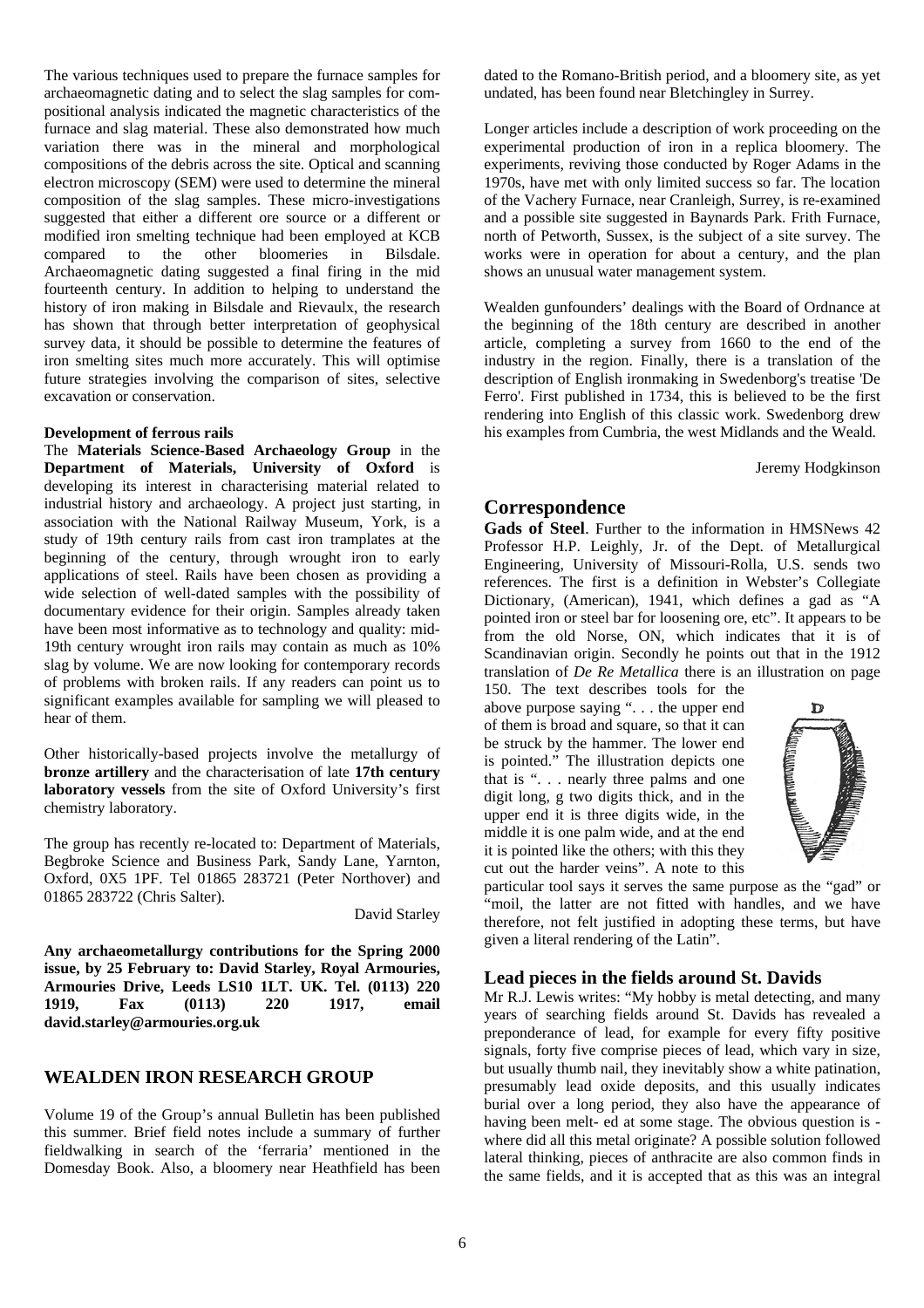part of lime burning, finding these pieces is to be expected. It is fact that anthracite also gives a positive signal on the metal detector.

Could lead also arrive on the fields in similar fashion? Another question followed, where did the lead used to roof the St. David's Cathedral, and the Bishop's Palace come from?

I spoke with the Dean, and he had never considered the question, other prominent citizens replied in a similar fashion, but it was agreed with all parties that the local mines at St. Elvis, and Lochvane were not productive enough to satisfy that need. It was suggested that the most likely source would have been the Cardiganshire lead mines, some of which were owned by the Bishop. Assuming that this is correct, then it is probable that the lead arrived at the Bishop's harbour at Porth Clais in ingot form, and then transported to the Cathedral/Palace site for further melting to make roof sheets. This would involve numerous fires, and the large amounts of ash which would also contain splashes of lead from the process. The Medieval people would know about the potash content of the ash, and they would then have used it on the land in a similar fashion to the lime from the kilns. That is my hypothesis, but how to prove that the lead I recover is a residue of the roofing task?

A colleague has "surfed the net" and located a website of Isotrace Laboratories at Oxford, they are able to compare samples with their database of lead isotope compositions, but before I undertake a costly sampling exercise I would be grateful if you could let me know whether any members of your Society have carried out such tests at other Cathedral sites, and were any positive results obtained?

Since the question of origins of the lead was asked, there is much local interest in the outcome, so any advice you may be able to offer would be appreciated.

R.J.Lewis 4 Ael-y-Felin, Penparc, Trefin, Haverford west, SA62 5BU.

## **European Journey**

I spent several weeks in August, with American blacksmiths, travelling through Germany, the Czech Republic and Austria. The main object of the trip was to visit a number of blacksmiths, and the Annual Czech blacksmith conference Hefaiston, held in the Helfstyn Castle, with many demonstrations and exhibitions. We journeyed through Berlin, Dresden, Prague, Prerov, Vienna, Weyer Markt and Salzburg.

There is a tremendous amount of building and restoration still going on in Berlin and Dresden, and almost all the wrought iron work we saw *in situ* had been remade in the original style.

Undoubtedly the most interesting part of the journey, as far as Historical Metallurgy Members are concerned was the Czech Republic and Austria.

In **Prague** we visited a **heavy forging factory** guided by the Director Karel Mentiek (Libenska Kovama Ceskomoravska 205, P.O. Box 8, 194 00 Praha 9). They produce a broad variety of forgings from structural and stainless steels; die forgings, produced on hammers and horizontal forging machines, and smith forgings produced on hammers; as well as stampings from rods and sheets up to 30mm thick. Since loosing their Russian market times are very hard and their future problematical.

At Prerov we visited Helfstyn Castle busy with the Annual Blacksmiths Conference. Here also is to be found a working reconstruction of a medieval **Trebuchet** of a type in use from the 13th century until their function was displaced by artillery. Constructed under the auspices of the **Comenius Museum** this machine for catapulting stones proved capable of throwing projectiles weighing from 80 to 100kg up to 200m necessitating a weight of 8tons. The Trebuchet is 17.5 high with a base measuring 15x8m. The throwing range is adjusted by varying the length of the delayed trigger in compliance with the ratio of the projectile weight to load weight.

In **Graz** one finds the **Hanns Schell Collection**, (Wienerstrase 10, 8020 Graz. Tel 0043 (0) 316/71 56 56 38) one of the finest private collections of locks and treasure chests in Europe. They have recently brought out a superb book on the exhibits, **Prunkkassetten** or **Ornamental Caskets** with colour photographs ranging from African wooden door latches and bolts to metal locks and caskets of incredibly fine workmanship and great beauty. It is by **Ewald Berger** and has text in German and English.

Amazingly there is another lock and key museum in the town above the ironmongers *The Werkhof* Griesgasse 14–18 open every Thursday 15 til 18 (3 to 6) or otherwise by appointment.

**The Armoury of Styria**. The people of **Graz** in the Styrian area of Austria have always had a strong proprietary feeling for their Armoury. On the border of the Holy Roman Empire they felt bound in honour to protect the Empire and the whole culture of the Occident from the menace of the Turks. Rushing for- wards towards Europe the Turks had conquered Constantinople in 1453. When Belgrade fell to them in 1521 and Hungary lost her independence five years later their security was threatened for the next 200 years. In 1480 there were about 20,000 Turks roving central and southern Styria. It was necessary to keep a sufficient stock of arms and ammunition always ready for use.

Today their remains some 32,000 pieces of the original arms and armour, though there were once many more .After around 1700 the danger of the Turks ended and the defence was taken over by the State. Maria Theresa wanted to take the armoury to Vienna but the people would not part with it and diplomatically asked the empress to allow them to keep it as a monument to Styrian bravery. This request was granted and is why it remains the only armoury in the world to be preserved almost in its entirety. During the last war it was jealously guarded and secreted from the Russians in numerous castles in the country.

In the 16th century the arms were stored in a nearby loft in the Herrengasse, with the heavy guns in arsenal huts. However, in 1642 the armoury building was begun and completed in two years. To climb the stone steps up one floor after another and see the wooden racks closely packed with arms and armour is a most impressive experience. One is overwhelmed by the sheer quantity; every inch is utilised, with small objects, like powder